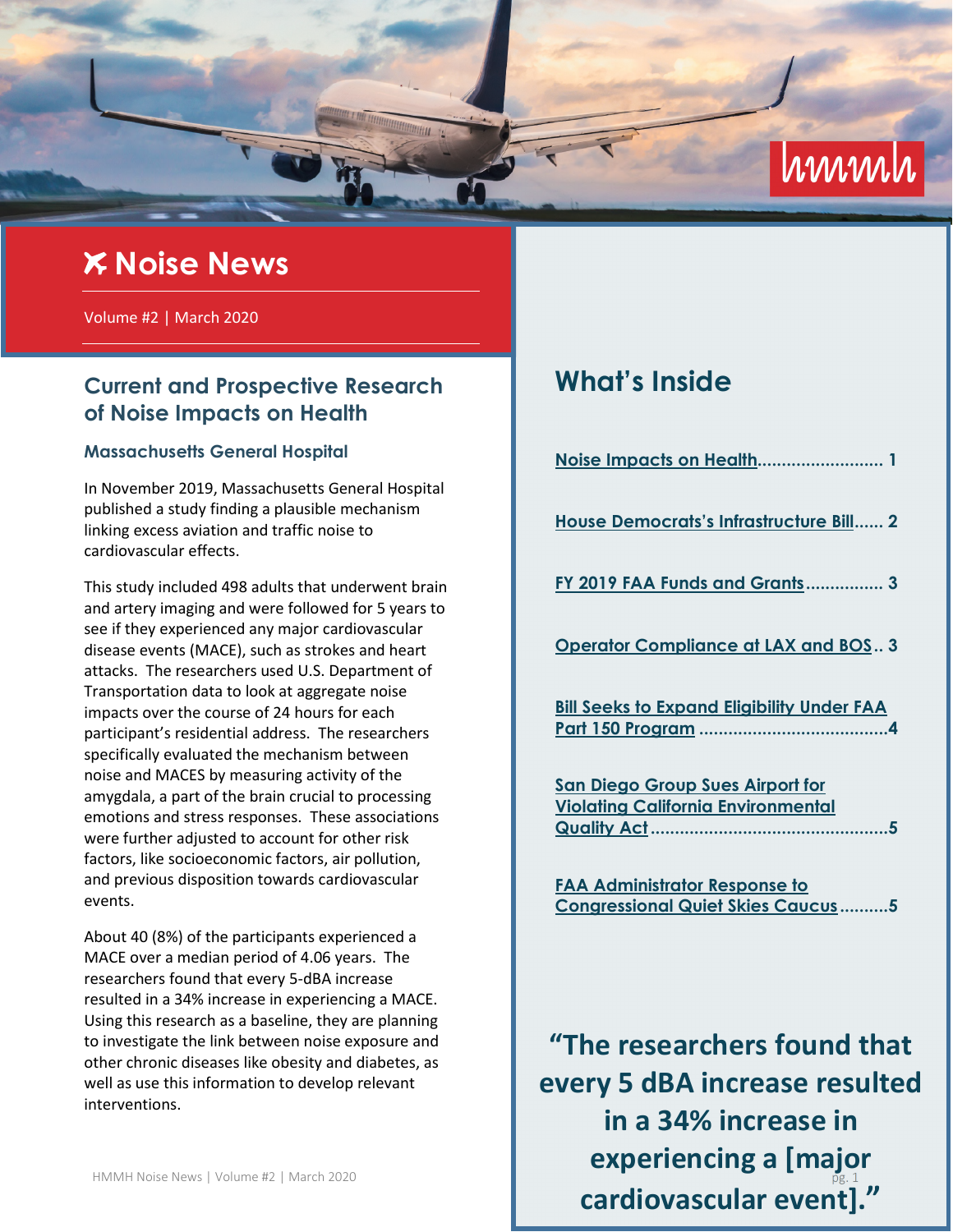### **Federal Aviation Administration**

The Federal Aviation Administration (FAA) is currently seeking funding from the Office of Budget and Management (OBM) for a two-year National Sleep Study looking at the relationship between aircraft noise events and the probability of waking up. The goal is to develop nationally representative exposure-response relationships between aircraft noise and their effect on communities. On November 27, 2019, the FAA put out a call for public comments on their request to OBM.

The pool of participants will be drawn from a postal survey asking questions about sleep quality, annoyance level, and how they have coped with the noise and sleep disruptions. The selected participants will be mailed instrumentation to measure wrist movement, noise in the bedroom, changes in heart rate and body movement. The methodology for this study has been developed through FAA's Center of Excellence of Alternative Fuels and the Environment, known as the Aviation Sustainability Center (ASCENT). However, many of the airlines found that this solicitation was lacking in details of the study itself. A representative from the trade group Airlines for America indicated that there was not enough information to comment substantively, and that there was concern over the use of postal surveys for recruitment.

Other FAA research that is in progress, required from prior authorization directives, includes a study on possible health and economic impacts resulting from overflight noise. FAA has given \$1.7 million dollar grant to Massachusetts Institute of Technology and Boston University School of Public Health to conduct these studies within the next 3 years. Rebecca Cointin, the Acting Director of the FAA's Office of Environment and Energy, indicated that this study would use the FAA's Aviation Environmental Design Tool (AEDT) to generate noise contour data in conjunction with pre-existing nationally representative cohorts, like the Nurse's Health Study, and data on businesses in the area.

Sources: Airport Noise Report, Boston Globe, Massachusetts General Hospital Noise Regulation Report

### **House Democrats' Infrastructure Bill Supports Noise Abatement**

On January 29<sup>th</sup>, House Democrats unveiled a fiveyear, \$670 billion infrastructure plan to address essential infrastructure needs. The plan itself is quite broad, focusing on all infrastructure, with specific aviation investments as a core part of it.

The entire plan is expected to create 10 million jobs and to address the climate crisis. Within this plan includes \$30 billion to specifically address aviation noise and emissions, although the details on how are not completely specified. Some of the goals of the aviation spending are as follows:

- Incentivizing development of new aircraft and aircraft-related technology to reduce emissions and noise.
- Increasing research on overflight noise and implementation of noise mitigation/alleviation policies to improve quality of life for nearby communities.
- Creates an Airport and Airway Investment Program, funded by the Airport and Airway Trust Fund, that would help with overall modernization programs and improve airport capacity. This would also speed up completion of the FAA's NextGen airspace modernization program.

The amount provided by the proposed infrastructure bill exceeds the \$3.35 billion dispensed in authorized grant funding from the FAA's Airport Improvement Program, and the \$3.5 billion airports themselves can raise through the current passenger facility charge (PFC).

Sources: Airports Council International-North America, House Committee on Transportation & Infrastructure, Noise Regulation Report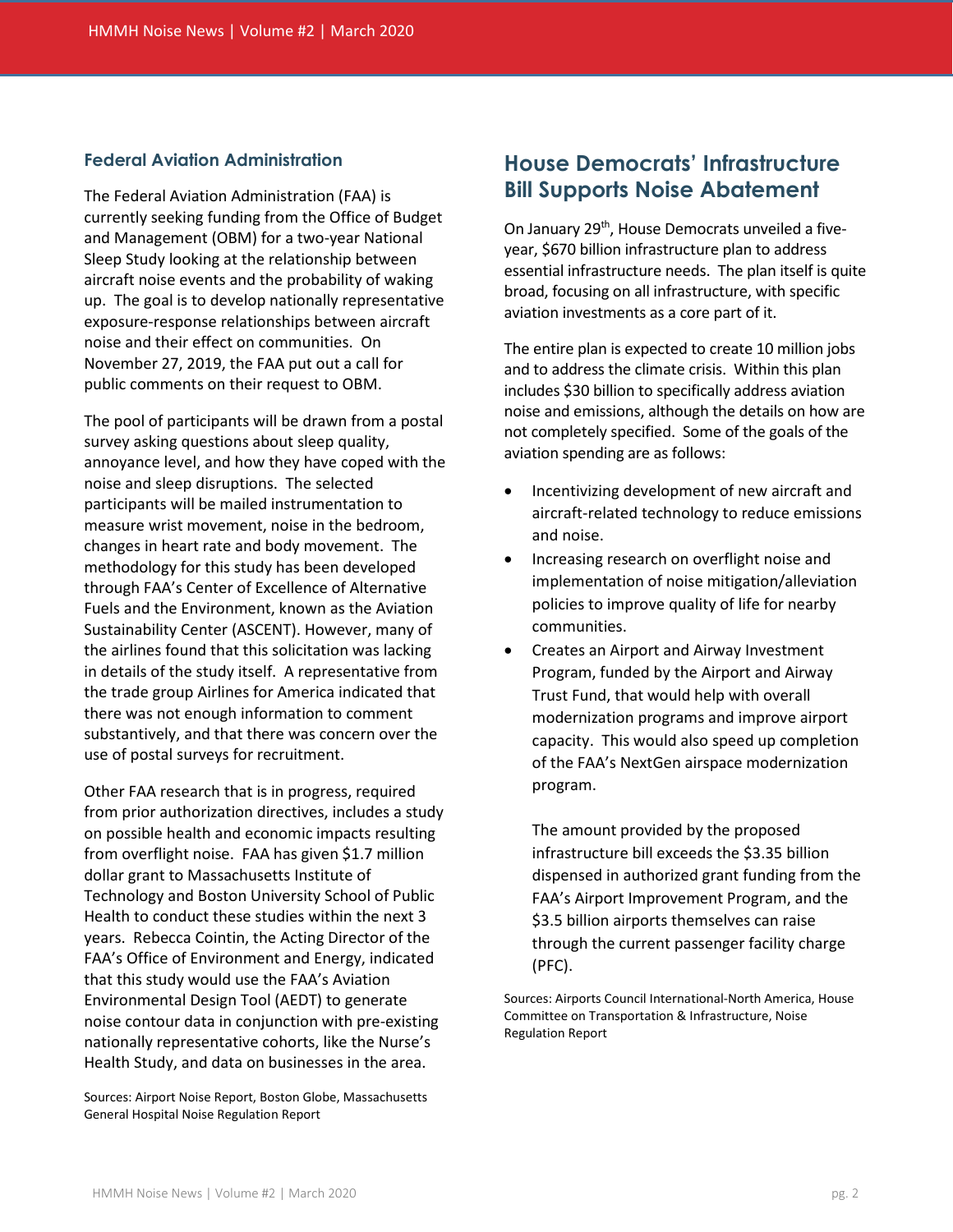## **FAA-Allocated Funds through Grants and Airport Improvement Program for FY 2019**

The FAA provides funding for noise mitigation projects through two pockets of funding: the Passenger Facility Charge (PFC) that is levied by airports, and the federal Airport Improvement Program (AIP) that comes directly from the FAA.

### **Passenger Facility Charges**

In FY 2019, the FAA allocated 3.2% (\$3.52 billion) of all PFC revenue (totaling \$108.5 billion) for airport noise mitigation projects. There were 109 airports that used monies from PFCs for noise mitigation projects. These expenditures are as follows:

| <b>S Amount Used for</b><br><b>Noise Mitigation</b> | Percent | <b>Types of Projects</b>     |
|-----------------------------------------------------|---------|------------------------------|
| \$1.54 billion                                      | 44.0%   | Multi-phase                  |
| \$1.39 billion                                      | 39.7%   | Soundproofing                |
| \$517.6 million                                     | 14.7%   | Purchasing<br>land/easements |
| \$20.6 million                                      | 0.6%    | Miscellaneous                |
| \$19.1 million                                      | 0.5%    | Noise Monitoring Systems     |
| \$18.5 million                                      | 0.5%    | Planning                     |

During FY 2019, LAX was the first airport to use over \$1 billion in noise mitigation in mostly residential neighborhoods. Other airports that exceeded \$100 million included Chicago O'Hare, Chicago Midway, Phoenix Sky Harbor International, and Minneapolis International.

### **Airport Improvement Program**

For AIP grants, about \$70.5 million for noise-related projects were issued in FY 2019 to 17 different airports. The funding amount for FY 2019 was \$46.2 million less than the FY 2018 totals (\$116.8 million) that went to 16 airports. These totals are listed on the next page.

| \$ Amount Used<br>for Noise<br><b>Mitigation</b> | <b>Number</b><br>οf<br><b>Airports</b> | <b>Types of Projects</b>                 |
|--------------------------------------------------|----------------------------------------|------------------------------------------|
| \$54.9 million                                   | 10                                     | Residential sound insulation             |
| \$9.1 million                                    | 1                                      | Sound insulation of public<br>buildings  |
| \$0                                              | O                                      | Noise monitoring<br>systems/installation |
| \$3.6 million                                    | 7                                      | Noise compatibility planning<br>studies  |
| \$2.9 million                                    | 1                                      | Land acquisition and sound<br>insulation |

Most of the highest mitigation grant awards went to sound insulation programs, and were allocated to San Diego, Seattle-Tacoma, Forth Worth Alliance, Key West, and others.

Source: Airport Noise Report, Noise Regulation Report

### **LAX and BOS Encourage Compliance with Noise Abatement**

### **LAX**

In January 2020, Los Angeles World Airports (LAWA) launched the Fly Quieter Program (FQP) at LAX, a new public awareness program to recognize airlines that try to operate more quietly and be more considerate of nearby communities. They are describing it as a program to encourage better compliance with LAX noise abatement procedures, to use quieter aircraft, and take upon themselves voluntary efforts. Other airports such as Chicago O'Hare, Seattle-Tacoma, SFO, and others have programs with similar features, but the LAX program stands out with an additional point system for being more proactive. LAWA has developed a scoring system with additional criteria. Some of the criteria in the FQP include having the quietest fleet, no departure turns before reaching the shoreline, and greater stakeholder engagement. Points will be publicly tracked and LAX will publicly recognize operators that make extensive efforts to reduce the noise burden.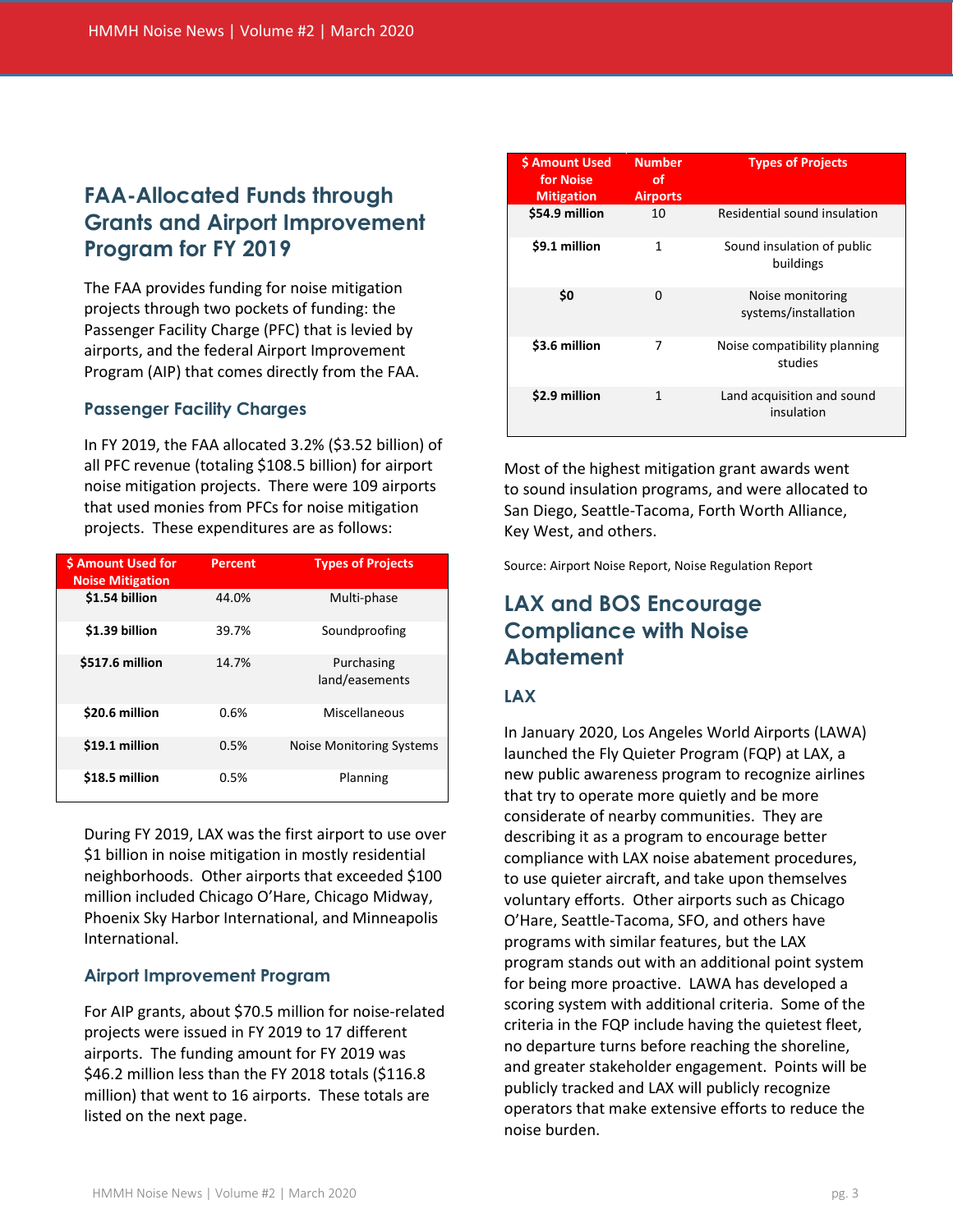#### **BOS**

In Massachusetts, congressional lawmakers are more directly requesting major airlines to make efforts in reducing airport noise. While MA lawmakers are engaged legislatively to reduce airport noise, they are also making direct asks to airlines. Senators Elizabeth Warren (D-MA) and Edward J Markey (D-MA), and Representatives Stephen F. Lynch (D-MA-8), Joseph P Kennedy III (D-MA-4), Katherine Clark (D-MA-5), and Ayanna Pressley (D-MA-7) all signed this letter, specifically asking American, Delta, and Southwest to take efforts to retrofit their aircraft with noise-reducing generators, and provide information about that effort by February 28.

Back in 2016, the Massachusetts Port Authority (Massport) and the FAA signed a Memorandum of Understanding (MOU) agreeing to develop strategies to reduce noise levels. JetBlue, Air France, British Airways, United, and a few others have already taken measure, or are planning to take measures to retrofit their aircraft. The letter specifically notes that, in response to a similar congressional letter sent in 2018, JetBlue announced it would retrofit its entire Airbus fleet. The letter also notes some of the other legislative action that MA congressional leaders have undertaken and are continuing to engage in.

Source: Airport Noise Report, CBS Boston, Office of Elizabeth Warren

## **Proposed Legislation Would Lower DNL Needed for Noise Compatibility Grant**

In the House of Representatives, Representative Grace Meng (D-NY-6) has introduced a new bill expanding home eligibility under the FAA's Part 150 Airport Noise Compatibility Program (ANCP) on January 14th. The bill, entitled the Decrease Noise Levels Act, would require the FAA administrator to change Part 150, Title 14 of the Code of Federal Regulations, to decrease the day-night average noise level (DNL) threshold from its current level of 65 dB to 60 dB immediately, and to adjust any relative ranges to make them consistent with the reduction. If passed, the bill would then subsequently require the FAA to publish a publicly available report detailing plans and strategies to reduce the DNL in residential areas to 55 dB within 10 years. Additionally, the FAA would need to include in its community outreach about the DNL the results of studies of metrics alternative to the DNL when they are completed. These alternative metrics studies were previously included in provisions of the FAA Reauthorization Act of 2018, also by Representative Meng's efforts.

The DNL is an average measure of the noise level experienced in an area in the daytime and the nighttime, with nighttime noise (10pm-7am) measurements artificially increased by 10 dB before averaging. As it currently stands, airports whose operations result in noise levels at or exceeding a 65 dB DNL are considered "incompatible" with noise sensitive land uses, like parks and residential areas. Under the FAA's Part 150 ANCP, homes that are within this 65 dB DNL contour are eligible for federally funded noise insulation programs. About 80% of funding for the ANCP comes from Airport Improvement Program grants, and 20% comes from the airport itself. The lowering of the DNL threshold from 65 to 60 DNL would, therefore, make thousands to millions more homes eligible for federal grant-funded noise insulation.

In a press release, Representative Meng noted that Europe has noise limits that are almost 10 dBA lower than the United States, and that the derivation of the present DNL standard has been in place since the 1970s, and requires updating to adjust to today's air traffic regime.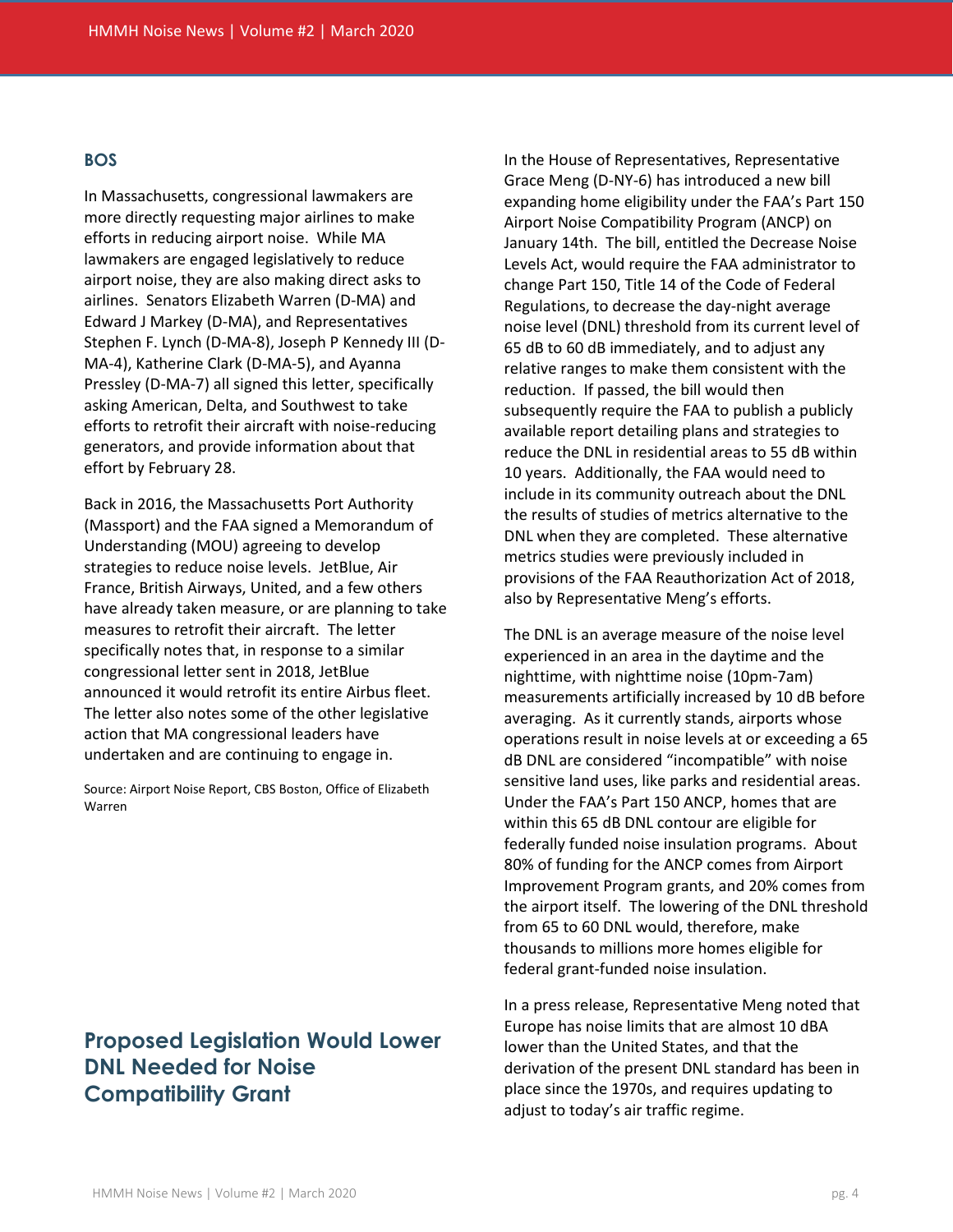Representative Meng is the former co-chair and a founding member of the Congressional Quiet Skies Caucus. Her district, which covers various neighborhoods in Queens, has been affected by flight path changes resulting from the FAA's NextGen modernization program.

Source: Airport Noise Report, Columbia University Mailman School of Public Health, Office of Grace Meng

# **San Diego Community Group Sues Airport Authority Over Insufficient Noise and Environmental Mitigation Plan**

On February 7, the community group Quiet Skies San Diego sued the San Diego County Regional Airport Authority over their approval of the Environmental Impact Report (EIR), issued by San Diego International Airport, in the San Diego County Superior Court.

The EIR is in support of the Airport Development Plan, which was recently approved at the beginning of January by the airport authority. This plan would add 11 new gates and create space for overnight jet parking, which Quiet Skies San Diego has projected would increase the amount of operations per hour from 36 to 50, or a 38% increase.

Quiet Skies San Diego, the plaintiff group in the case, is comprised of residents from San Diego and neighboring towns and cities, including La Jolla, Mission Beach, Ocean Beach, Pacific Beach and Point Loma. The group was formed in response to increased noise experienced from the implementation of the FAA's NextGen program. They are in favor of "smart growth", meaning that expansion and development must be balanced with proper noise and environmental mitigation.

This lawsuit specifically comes after the group accused the airport of rushing completion of both the Airport Development Plan and the EIR without waiting for the results of two ongoing aviation and noise studies: one on Flight Paths and Procedures and a Part 150 Airport Noise Compatibility Study. Both in-process studies are expected to be

completed in mid-2021 before being submitted to the FAA for comment and for implementation.

The plaintiffs are being represented by the firm Chatten-Brown, Carstens & Minteer LLP. They are arguing that the EIR itself violates the California Environmental Quality Act (CEQA). The EIR makes the claims that the medical evidence of detrimental impacts resulting from noise is uncertain, and that the animal and human studies on this relationship have not been definitive or conclusive. Since there is lack of complete scientific certainty, the EIR summarily dismisses the concern, but the plaintiffs argue that CEQA does not require complete certainty before analyzing potential impacts and consideration of mitigation measures. The plaintiffs charge that it is this lack of consideration of feasible mitigation for increasing noise levels that has violated CEQA.

The plaintiffs have specifically asked the court to rescind parts of this report that violate the obligations of the airport authority to disclose possible environmental harm resulting from operations and growth, and to adopt or consider reasonable mitigation measures.

Source: Airport Noise Report, NBC San Diego

# **FAA Administrator Response To Congressional Quiet Skies Caucus Elicits Criticism**

On January 24, FAA Administrator Steve Dickson responded to an extensive detailed letter in response to questions and concerns raised by the House of Representatives Quiet Skies Caucus. The original letter covered requests regarding the status of noise issues and abatement in mainly East Coast airports, progress on requested annoyance and flight dispersal studies, and other project specifics. Central to this letter was inquiry regarding FAA's lack of responsiveness to community concerns, and how the FAA planned to build that capacity, as well as how the FAA would help to reduce the noise